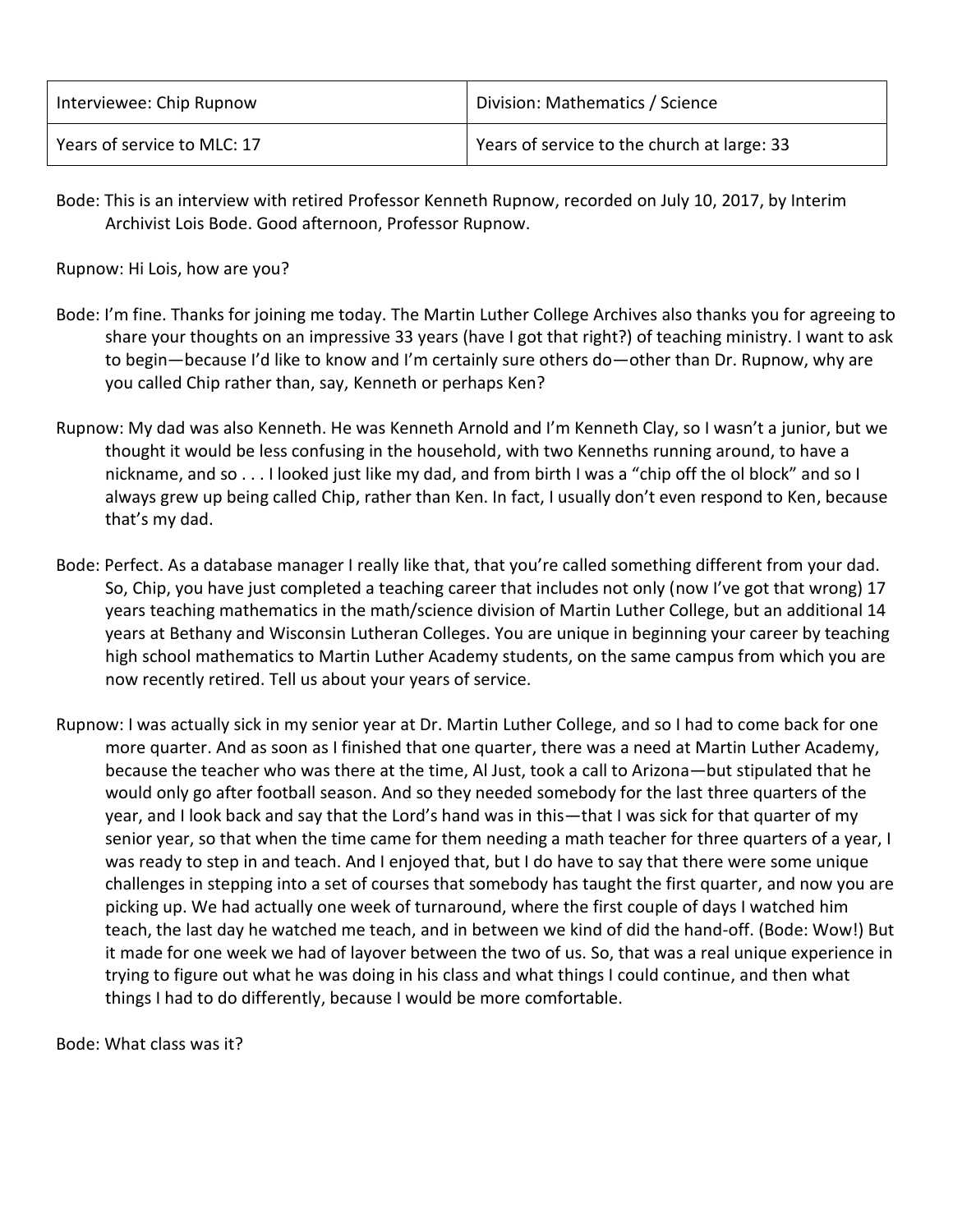Rupnow: I was teaching the sophomore level Geometry course to—I think there were a couple sections of that, and then I also had a senior level Algebra 2 course that I was teaching. And in that sophomore level course, by the way, I had Paul Koelpin, I had Ross Stelljes, and I had Cathy Schubkegel then—Cathy Biedenbender now. So, three people with a connection to this campus, all from that first class that I taught of Geometry. (Bode: Wow, Okay.) Then, after I got through with that situation, and by the way, I was just too young and naïve to know any better, that this isn't the way it works. This was my first call. So I thought this was just the way it works, you walk in a quarter into the school year and just start teaching. But I look at that now and think how crazy that was, to take somebody's classroom at that point, yet it can be done with the Lord's blessing and it worked fine. (Bode: Indeed.) Then after that I went back to grad school for a while, and my next call was at Manitowoc Lutheran High School. That was probably my most challenging year of ministry. In the first place, I'm a math person, and I had some kind of math courses that were not particularly challenging to teach, but I had some very challenging science courses, which isn't really my thing. So it was more science than math. I felt a little bit out of my element that year, but we did it for a year, and again the Lord blessed the work that I did. I was thankful that the Lord did bless my efforts there. At the same time, I felt this really was not me. I didn't see myself continuing there. It was a one-year call, which had possibility of renewal, and I did not ask for it to be renewed.

Bode: But you still were fairly certain you wanted to be a teacher of some sort?

- Rupnow: Yes, well, I actually at that point applied for a position at—I was in my master's program at Oshkosh at that time—and I applied for a position at St. Norbert College in De Pere [Wisconsin] and taught there for one year, and had really excellent support from the people in the department. It was a department that was well known for excellence in math, and drawing lots of people from their student body into the math major, and doing all kinds of unique activities with students. It gave me all kinds of wonderful ideas to use later in my ministry.
- Bode: So that sounds like a great transition school, considering you just went from high school into a college level. Would you agree?
- Rupnow: Yes, it was my first chance to teach Calculus, for instance, and again with people there who I could ask questions of, that I thought a lot of, that were very excellent mathematicians, and could really learn on the job while I was there. So it was a good experience. I actually taught Calculus 1 there before I had had a course in Calculus 3 elsewhere, which is not the ideal way to do things, but it worked. And that kind of whetted my appetite for teaching college. At that point I said, "This is really where I think the Lord would have me serve." So then I went and got further—did further—degree work, got a degree in mathematics from Marquette and wanted to teach in college at that point. Sent my resume out to a bunch of places, actually had a couple of job offers that I could have accepted. One of them I actually had in hand and was considering when there was an ad in the old Northwestern Lutheran for a teacher in math at Bethany Lutheran College. And so I said "no" to the other opportunity and applied at Bethany instead, and ended up getting that position. That was—I was back in our circles again and really had, as far I was concerned, I had reached my goal at that point, to be able to teach math in one of our colleges.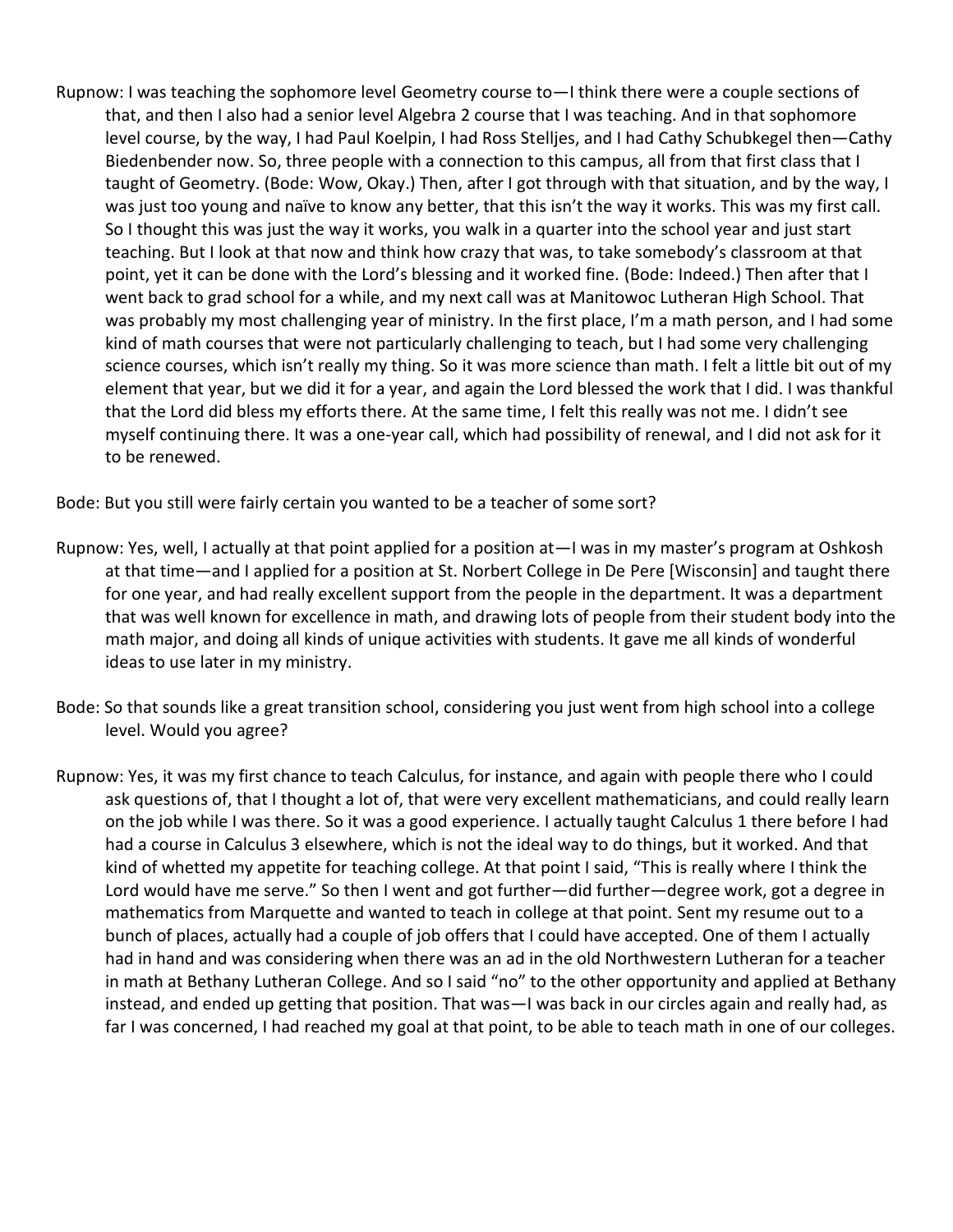Bode: You're teaching mathematics at this point?

- Rupnow: Yes, that was all math, yes, and a variety of courses I had. I think that's the only time in my life I've taught differential equations, but that was fun.
- Bode: The reason I ask that, it's not "teaching mathematics"—how to do that—it's teaching mathematics. Have I said that correctly?

Rupnow: Yes, yes. I was teaching mathematics. Not math ed, it was mathematics.

Bode: Ok, that's right, math education. Right, that would be the phrase I was looking for. Okay.

Rupnow: I was teaching math. And the uniqueness of Bethany was, at that point it was a 2-year school. It isn't anymore, but it was at that point a 2-year school. So you'd have people that would transfer into all kinds of other programs—engineering, you know, things like that—at other institutions, and I thought they were really an excellent 2-year college. I really enjoyed the experience there. And again, being in our fellowship again was nice. Unique to that time was the fact that not everybody was of our fellowship who was teaching there. I think they have since tried to point more in a direction of getting all of their faculty members to be in our fellowship, but at that time that wasn't true. But still some wonderful people to work with and it was a good experience. I taught there four years (Bode: Okay.) and enjoyed that very much. And then the opportunity came, and I'm trying to remember exactly how this happened, but I think they just called me to come down for an interview, if I remember right—WLC, Wisconsin Lutheran College. And I went down and this was kind of out of the blue, it happened during the summer. In fact, the call came while we were on a vacation and I never realized they had called until we were back in town, back in Mankato, and then once I got the information I went down and I did do an interview with them, and they offered me a call to teach at WLC.

Bode: When you say we, you're talking about you and your wife, Judy?

Rupnow: Yes, right. At that point Rachel was just born, too, our daughter. (Bode: Oh, Okay.) She was just born in May—or I'm sorry, March—of that year, so it was that summer that I got the call. And so we ended up going down to, we lived in West Allis, and we taught—I taught—at WLC then for 10 years. And I told you we were in our fellowship before at Bethany, which was true; we were back in the WELS again once I got to WLC, and that was a really nice experience too. I enjoyed my years there. While I was there, they also required that I get a doctorate, so I had the opportunity to do that while I was teaching there and polish that off in a setting where it was handy (Bode: Wonderful!) with Marquette right up the road. That was really kind of nice, to be able to be that close. (Bode: Yes, especially with a new baby.) Right, yeah. And that was when I got the call to . . . . I was going to mention to you, too, some of the things that I really appreciated about these institutions. Bethany, I thought, had incredible closeness of faculty at the time. Even after basketball games, we had parties together where the faculty would show up and—it—they had a very, very close-knit campus, both with students and faculty. I thought that was really one of the strengths of that institution. WLC had some incredible talent in terms of academic ability that they had attracted from all kinds of different places. People who came out of, in some cases,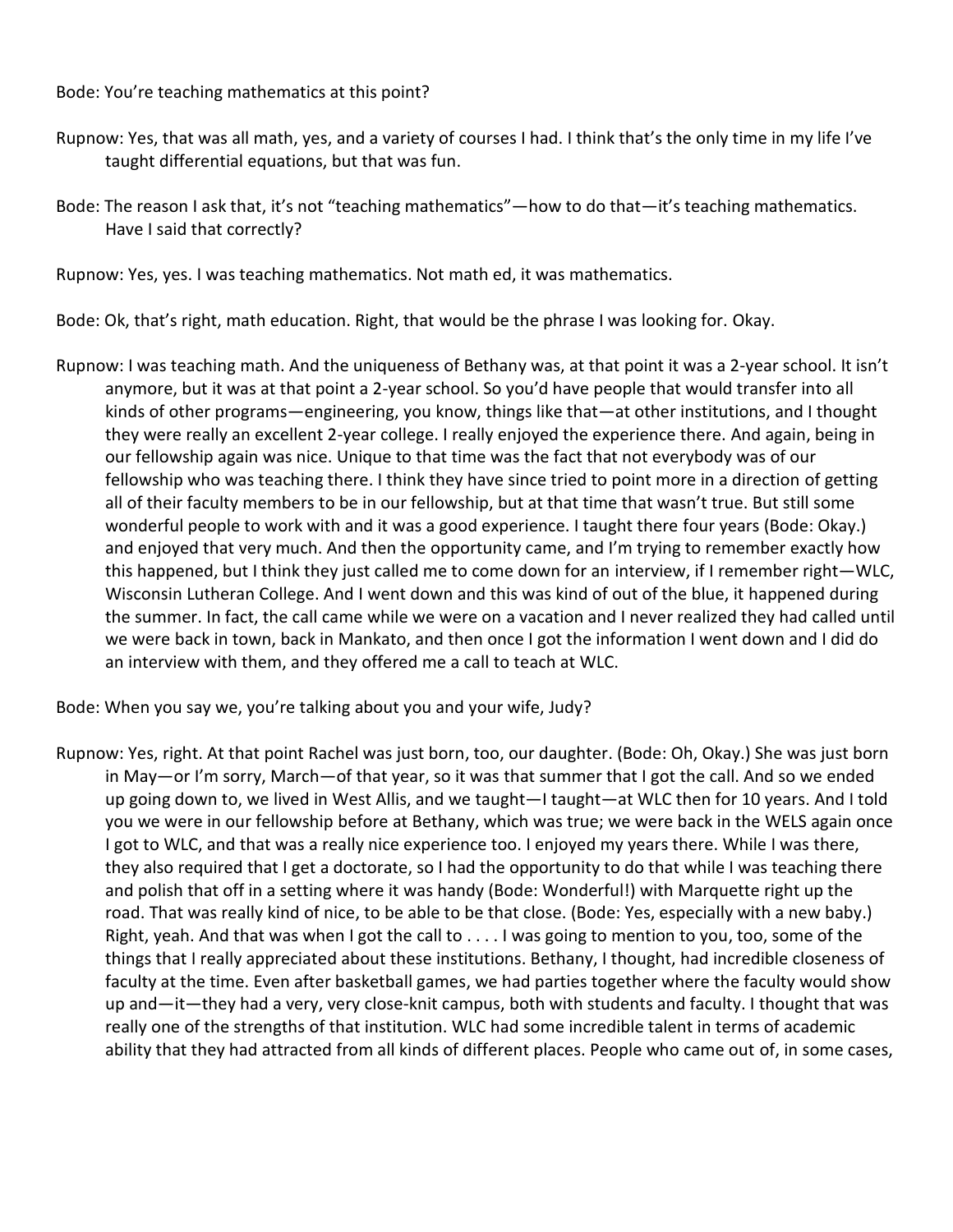non-academic settings, but really some good ability. And I also enjoyed living in Milwaukee. Being the sports fan I am, there were chances to go see lots of Brewers games and things like that. A bunch of the faculty members even had season tickets and I'd go with them sometimes. So there was, those were . . . (Bode: So baseball, more that football?) Yeah, there it was. (Bode: Okay. Just had to clear that up.) That was a good opportunity to teach there and I enjoyed those years. When I got the—sorry, what were you going to say?

Bode: Did you play baseball at DMLC?

Rupnow: No, I didn't. (Bode: No, you didn't. Alright.) I was actually a football manager. (Bode: Oh, okay.) Coach Gorsline, back then, said when I was a freshman, "I think you could make a good football manager." It came out of the blue. I never had thought of anything like that, but he approached me and I enjoyed that a lot in my years here. Years later, I was doing PA for football in the years at MLC before I left. So that's really kind of where my bulk of the football years started. (Bode: Alright.) Lots of years involved with MLC football, for sure. At WLC I did basketball regularly, PA. In fact . . . (Bode: PA is?) Public address announcer. (Bode: Oh, okay.) Announcing the starting lineups. (Bode: You didn't do statistics for them either?) I did stats when I was a football manager on this campus. (Bode: Okay.) No, I did the PA work. (Bode: Okay.) In fact, I had done that at Manitowoc when I taught there too, and at did I do it a little bit at MLA? I'm trying to remember—Martin Luther Academy. I think I did there, too. I think I've done that pretty much everywhere I've been.

Bode: The Lord uses our gifts in many ways, I see.

Rupnow: Yes, yeah. Well, one of the things I dreamed of as a kid was getting into radio, and I didn't go there, but this gave me a chance to do those kinds of things that I wanted to do, even though I didn't pursue that path. So the Lord uses those things, like you say, and I appreciated that. When I was ready to—I had a call to MLC in 2010—and one of the memories I wanted to mention with doing PA at WLC is that as I had the call and was considering it, I have a really warm memory of—at a basketball game—doing PA, and during the game the student body on the other side of the stands broke into a chant of, "Stay, Chip, stay. Stay, Chip, stay," which really touched me at the time. (Bode: This was at WLC?) At WLC. (Bode: Okay. Now, you said—I thought you said—2010. Did you mean the call was at 2000?) I meant 2000—2000, yes—sorry, 2000. (Bode: Okay. Don't want to confuse our people here. Okay.) 2000 is correct. (Bode: Alright.) And as I was considering this, that just really touched me. (Bode: Wow, yes.) In the end result, the Holy Spirit had other ideas and I came up here, but it took some getting to—for that to happen too. As I was considering the call here, the original call had in it teaching a math, doing a teaching math course, and I . . . (Bode: So back to math education?) Right, and that just, honestly, I looked into it as much as I could—talked with people who were in math ed, and the more I looked at this, I said "this isn't me." If this is the call, I can't reasonably consider this. And I talked to the department head here at that time and said, "I'm not trying to put pressure on this at all. I do have respect for the call and I will consider it whatever way you want to do this, but I can't reasonably consider the call under those circumstances." And they did clarify then, that this would be just for math courses, not math ed. (Bode: Okay.) Then it made it possible to look at this in a whole different way and the Holy Spirit did lead me to come here then.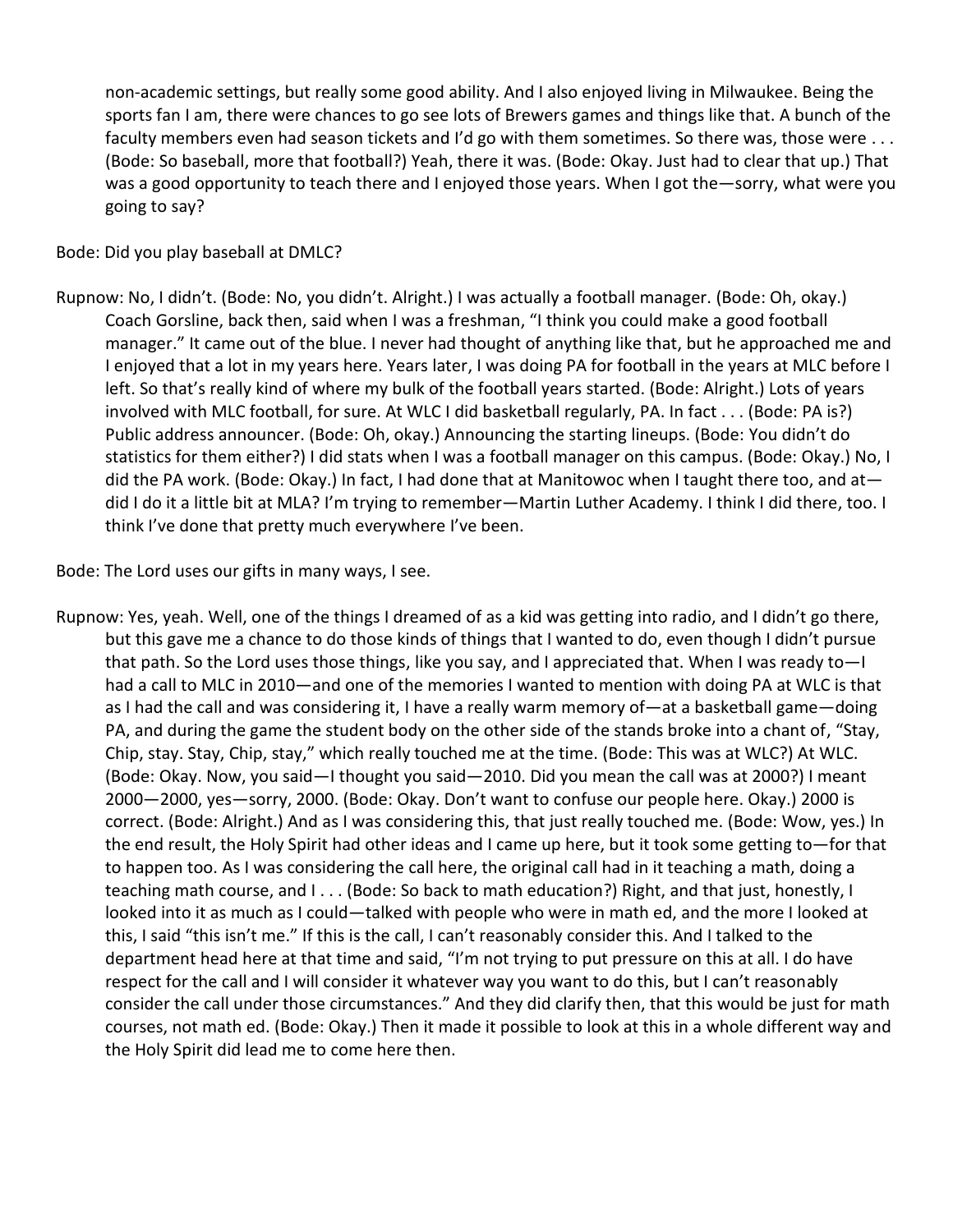- Bode: And it is important when you have a call that you look at the gifts that the Lord has given you and then select the call where you're going to be strongest.
- Rupnow: Right, yeah. And like I said, I would not have felt that could have been the case here, if that was in it. But the Lord led all that the way it was supposed to be. On this campus I have appreciated the one direction that everybody has. You do have that oneness of purpose here that is unique to this campus, as opposed to any of them that I've served on, because everybody here is contending to get into church work in the future. (Bode: I see.) That's exciting, working with people who are heading in that direction. Now, having the opportunity to look back and see that some of the people that were my students good example would be Tyson Zarnstorff, who was one of my students, and now he's called to teach at Martin Luther College, starting this fall. (Bode: Wow!) Or Sarah Sherod at the time, now Sarah Gierach, who's teaching up in the Twin Cities in one of our high schools—you know there are people that you've had opportunity to work with that are now math teachers themselves. That's very rewarding, to look back and see that.
- Bode: That's a lot of experience in teaching math. If you could only teach—of all those years—one course, what would it be?
- Rupnow: My favorite course to teach was the Calculus Based Statistics course (Bode: Oh!) because it required knowledge of the whole calculus sequence and statistics. It was a fairly . . . it would proof—good amount of proof in the course—very . . . I guess I always looked at the beauty of the mathematics as the key thing. You could probably say there are other courses that had more applicability to daily life, or whatever, but I always enjoyed that one very much, just seeing how some of these things—for example, when you're figuring out a standard deviation, why do you divide by *n* minus 1, instead of *n*? Why not just the sample size? It seems logical that it would be the sample size. Without going into all the details, which I'd have to have you be in that course to understand, the point is (Bode: Thank you! Thank you!) when you get in that course, you can understand it. (Bode: Yes, yes.) And that's what the beauty was, to be able to finally say, "Oh, this is why we've done this all these years." (Bode: Right.) And there were a number of those times during that course, where you can say, "This is the reason we do this."
- Bode: That's one of the things I like about mathematics. It is logical. I mean, really, when you study it, there is a great deal of logic to it. We Lutherans are taught to be humble about our—any—achievements. Yet you've frequently, during this conversation, talked about the blessings of the Lord and the gifts that you have that He's used in various ways, so I really need to ask, what are one or two of your proudest professional accomplishments?
- Rupnow: One I just mentioned a little while ago, and that's the people who follow after you that you've hopefully had some influence on and now are carrying on teaching mathematics. (Bode: Yes.) That, to me, is something that I'm very pleased to see. I would say I have always felt that the beauty of mathematics is the thing for me. I think there are many strong people on this campus who can articulate, "How do I use this in my elementary school or in my high school classroom?" And it's a wonderful blessing that they're here and can do that. I did not feel that was my strength. I always felt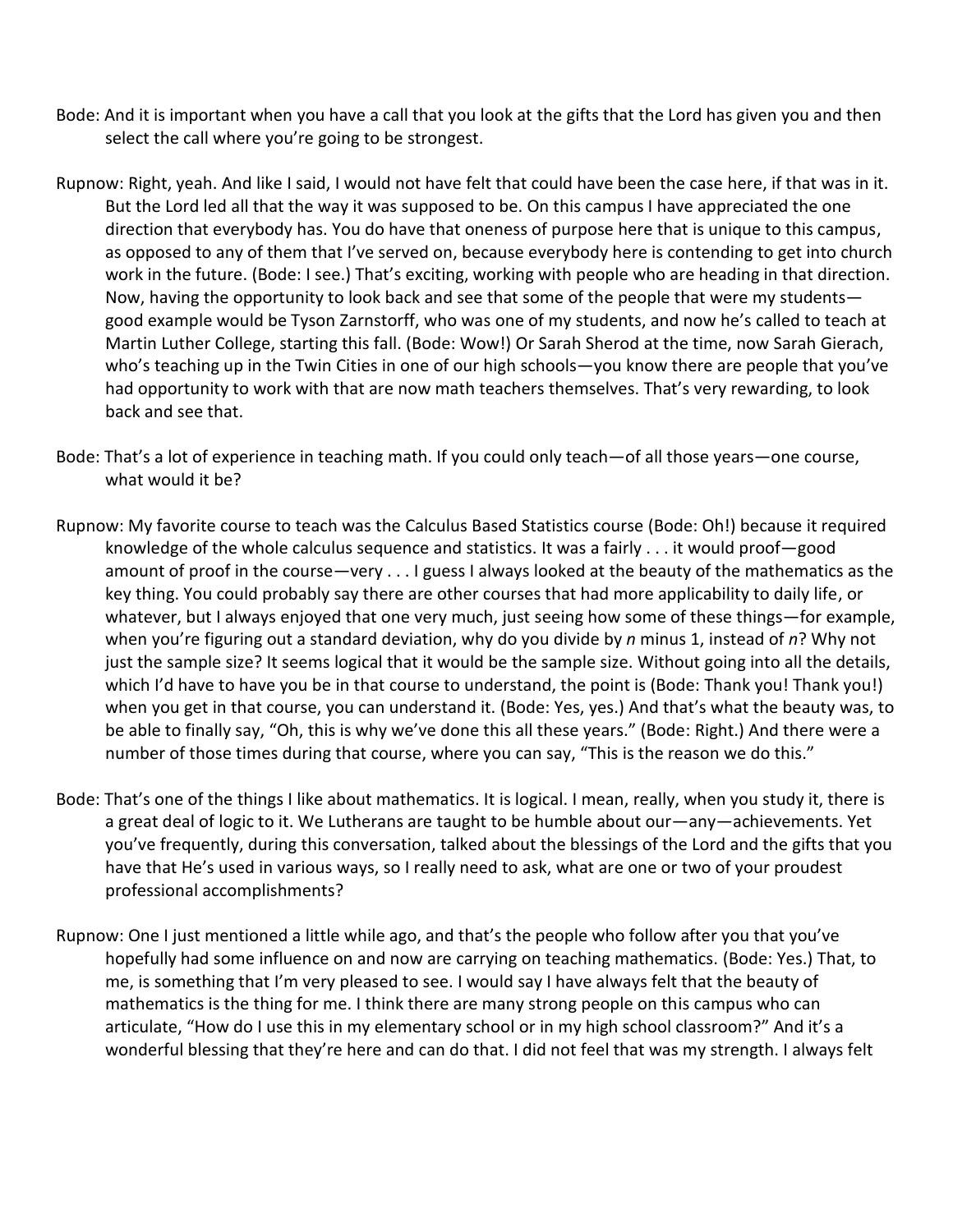that my strength was appreciating the beauty of the mathematics, going to math conferences regularly to get new appreciations of that, and sharing those in the classroom. I think that—at least I have heard from some people that they come back and say—they could catch my enthusiasm for the mathematics. And when I hear that I'm excited, because I feel like that's what I'm trying to communicate.

- Bode: That is a great thing to have, enthusiasm for what you're doing. I agree. Is there anything else you'd like to share with us?
- Rupnow: Just, on the side, the fact that I did PA for football for all those years was an awful lot of fun too! It that was something that I always enjoyed doing, and having the opportunity to be around students in a different setting like that was fun.
- Bode: Is there something you can tell us about what you and your wife, Judy, are hoping to do during retirement?
- Rupnow: I am not yet social security age, so we are going to have to not retire "cold turkey"—and I wouldn't want to anyway, at this age. I want to do some other things. So we're looking at an adventure in some different lines of work. (Bode: Great term—adventure!) Yes, exactly, that's our new adventure. I like to drive, and I like to visit with people. So, I'm thinking if I have opportunities to drive people around, whether it's, you know, to pick them up at the airport, or take them to appointments at a clinic, or anything of that nature—I'm starting to do a little bit of that here, until we sell our house, and I'm hoping to do that when we get to North Carolina too. We want to get warmer. We want to get into a warmer climate. So we're wanting to go to North Carolina. Exactly where we end up there will depend on housing markets and things. But we're thinking either the Raleigh/Durham area, or maybe the Winston/Salem/Greensboro area. (Bode: But you have no family there? It's just a warmer state.) No, our daughter, Rachel, is in Virginia, so she's much closer than she is now. But she's in grad school, so that's not a permanent thing. But at least for a couple of years we'll be closer to her, which will be nice.

Bode: So, thinking of driving there?

- Rupnow: Driving, and I'm also thinking: they have minor league baseball teams. I can see myself maybe ushering, or selling concessions or something, at a minor league baseball park too. Just to be around the games, that would be fun, too.
- Bode: Sounds great to me! Sure. Well, Professor Rupnow, the MLC Archives and, I have no doubt, those who hear or read this interview years from now, will appreciate what you have graciously shared with us today. We wish you and Judy God's richest blessings during your retirement years. Thank you!
- Rupnow: Thank you very much, Lois. God's blessings to all those who are working in God's field that are listening to this, too.